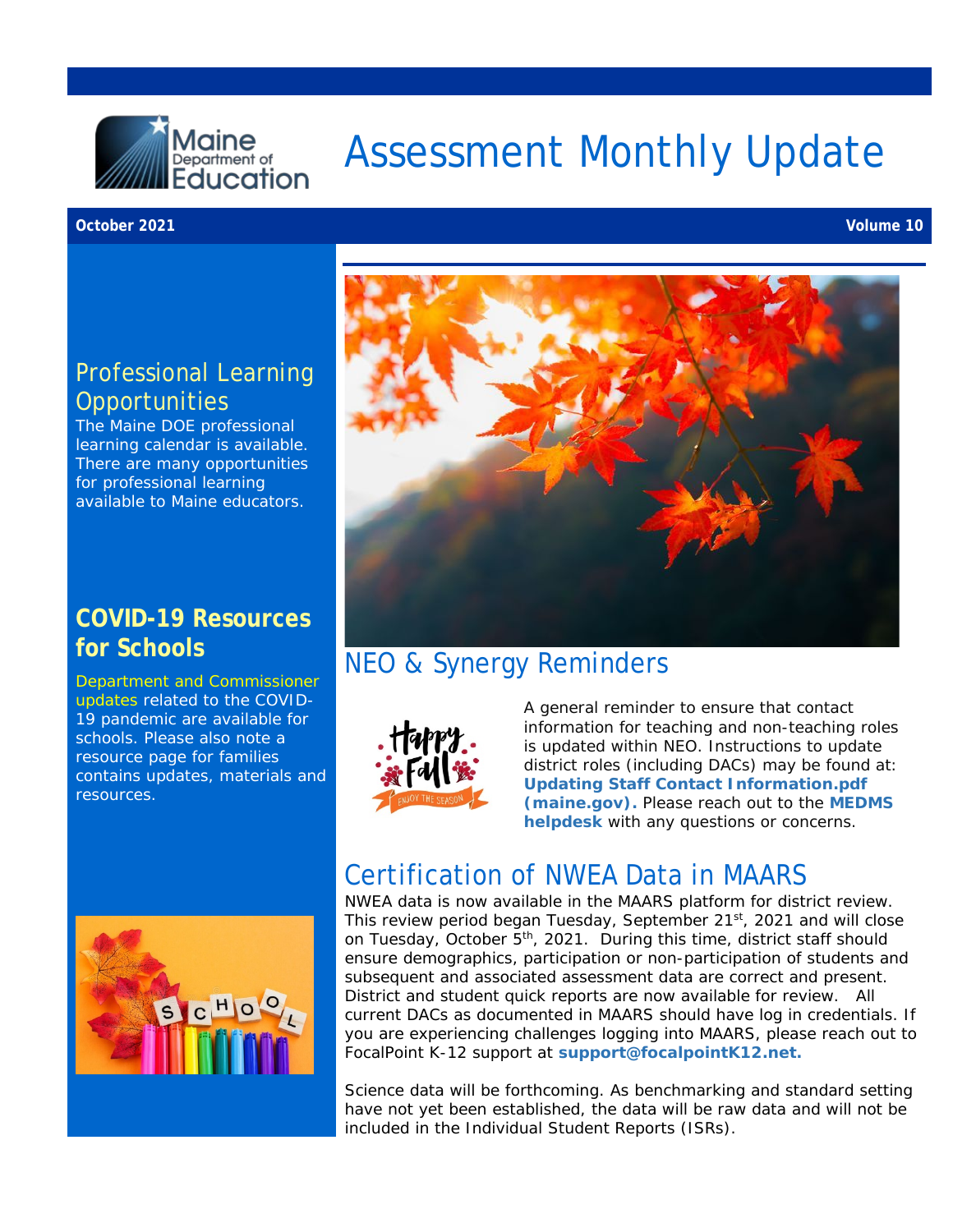#### **Assessment Team contact information:**

Janette Kirk Director of Assessment 207-441-2958 **[janette.kirk@maine.gov](mailto:janette.kirk@maine.gov)**

Jodi Bossio-Smith Alternate & WIDA Assessment Coordinator 207-530-1462 **[jodi.bossio](mailto:jodi.bossio-smith@maine.gov)[smith@maine.gov](mailto:jodi.bossio-smith@maine.gov)**

Nancy Godfrey ELA/Literacy, Math & Science Assessment **Coordinator** 207-530-1273 **[nancy.godfrey@maine.gov](mailto:nancy.godfrey@maine.gov)**

Regina Lewis, Ph.D. NAEP & International Assessment Coordinator 207-530-1355 **[regina.lewis@maine.gov](mailto:regina.lewis@maine.gov)**

Varun Motay Data Analyst 207-530-1368 **[varun.motay@maine.gov](mailto:varun.motay@maine.gov)**

Cheryl Brackett Management Analyst 207-441-3019 **[cheryl.brackett@maine.gov](mailto:cheryl.brackett@maine.gov)**

### Upcoming Professional Learning for NWEA



This information was originally provided via email to DACs and technology coordinators and is also included with the [Maine DOE](https://www.maine.gov/doe/calendar)  [professional development](https://www.maine.gov/doe/calendar)  [calendar](https://www.maine.gov/doe/calendar) and in the [professional](https://www.maine.gov/doe/sites/maine.gov.doe/files/inline-files/ME_PLCatalog_FY22_VF.pdf)  [learning catalog.](https://www.maine.gov/doe/sites/maine.gov.doe/files/inline-files/ME_PLCatalog_FY22_VF.pdf)

#### **Essential Reports for Administrators and Educators (NWEA)**

Once you've administered your MAP Growth assessments, get hands-on with your reports. Learn to access, interpret, and apply rich data. Plan how to use your MAP Growth data to inform ongoing work and school- and district-related decisions.

#### **Learning Targets**

- Access, interpret, and apply key MAP Growth reports that school and district administrators use for planning
- Help your team interpret and apply data by conducting powerful strengths-based conversations
- Make decisions that inform school improvement planning and resource allocation with MAP Growth status and growth data

**[Register for Essential Reports for Administrators & Educators](https://web.cvent.com/event/bf45a448-0dc0-4f16-8e15-46c1ca4bfa57/summary)** – Four sessions in October.

#### **Applying Reports 1: Connecting MAP Growth Scores to Student Learning (NWEA)**

Once you're comfortable with the basics of administering MAP Growth assessments, get hands-on with your reports. Learn to access, interpret, and apply rich data.

#### **Learning Targets**

- Understand how MAP Growth RIT scores measure what each student knows and is ready to learn
- Identify ways to use MAP Growth data to flexibly group students
- Access, interpret, and apply MAP Growth data
- Analyze MAP Growth data to support planning and instructional decisions

**[Register for Applying Reports 1](https://web.cvent.com/event/b747dbbc-cd95-4f2f-95ce-23c53e653bbe/summary)** – Five sessions October through November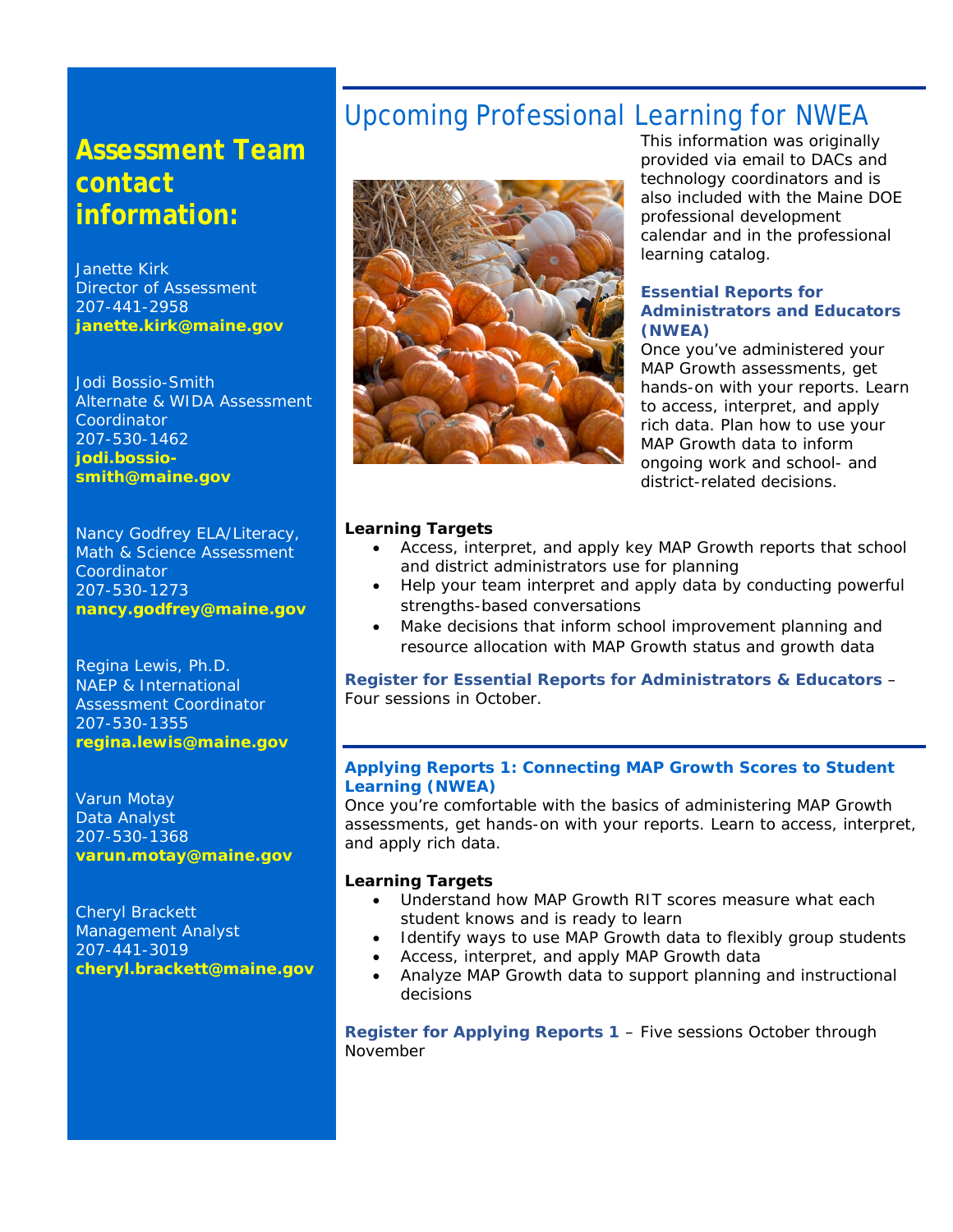#### **Stay in the Loop:**

Teachers & district test coordinators may sign up to receive Assessment Listserv notices for assessments. For those looking for notifications regarding the ACCESS / Alternate ACCESS for ELLs, please subscribe to the ESL Communication list. The following links can be used to subscribe:

**General Assessment** 

**MEA Listserv** 

**Alternate Assessment Listserv** 

#### **WIDA / ACCESS English Learner Listserv**

#### **Applying Reports 2: Student Growth and Goal Setting with MAP Growth**

Plan how to use your MAP Growth data to inform ongoing work, with a focus on goal setting with students.

#### **Learning Targets**

- Build on practices that use growth projection data and learning statements to engage students in setting academic goals Access and interpret growth data and apply it to student instruction
- Explore reports and resources to support sharing performance and growth data with students and parents

**[Register for Applying Reports 2](https://web.cvent.com/event/48902fbf-9d30-42e4-8559-adc4123755fb/summary)** – Six sessions October through November.



#### NWEA Fall Assessment Administration

The NWEA state assessment window opens on Monday, October 4th and remains open through October 29<sup>th</sup>, 2021. As a reminder, text-to-speech will be disabled for the reading assessment during this window but is available for SAUs to use locally in the broader assessment window of August  $15<sup>th</sup>$  through November  $30<sup>th</sup>$ . Additionally, the language usage session will be required during the fall 2021 and spring 2022 assessment administration windows. The full assessment calendar is available on the **[assessment calendar page](https://www.maine.gov/doe/Testing_Accountability/MECAS/calendar)** on the Maine DOE website.

### Changes to Availability of Read Aloud Functionality for Fall NWEA Administration

As we enter and finalize preparations for the second administration of the NWEA assessment, we are pleased to share that for students who use read aloud accessibility / accommodations as outlined within an IEP or 504 plan for classroom instruction, will be able to use read aloud accessibility / functionality for the reading of directions, questions, and answer choices within the NWEA reading session. **Reading session passages may not be read aloud.** The read aloud accommodation requires provision of a trained 1:1 support person and should not be utilized in group settings.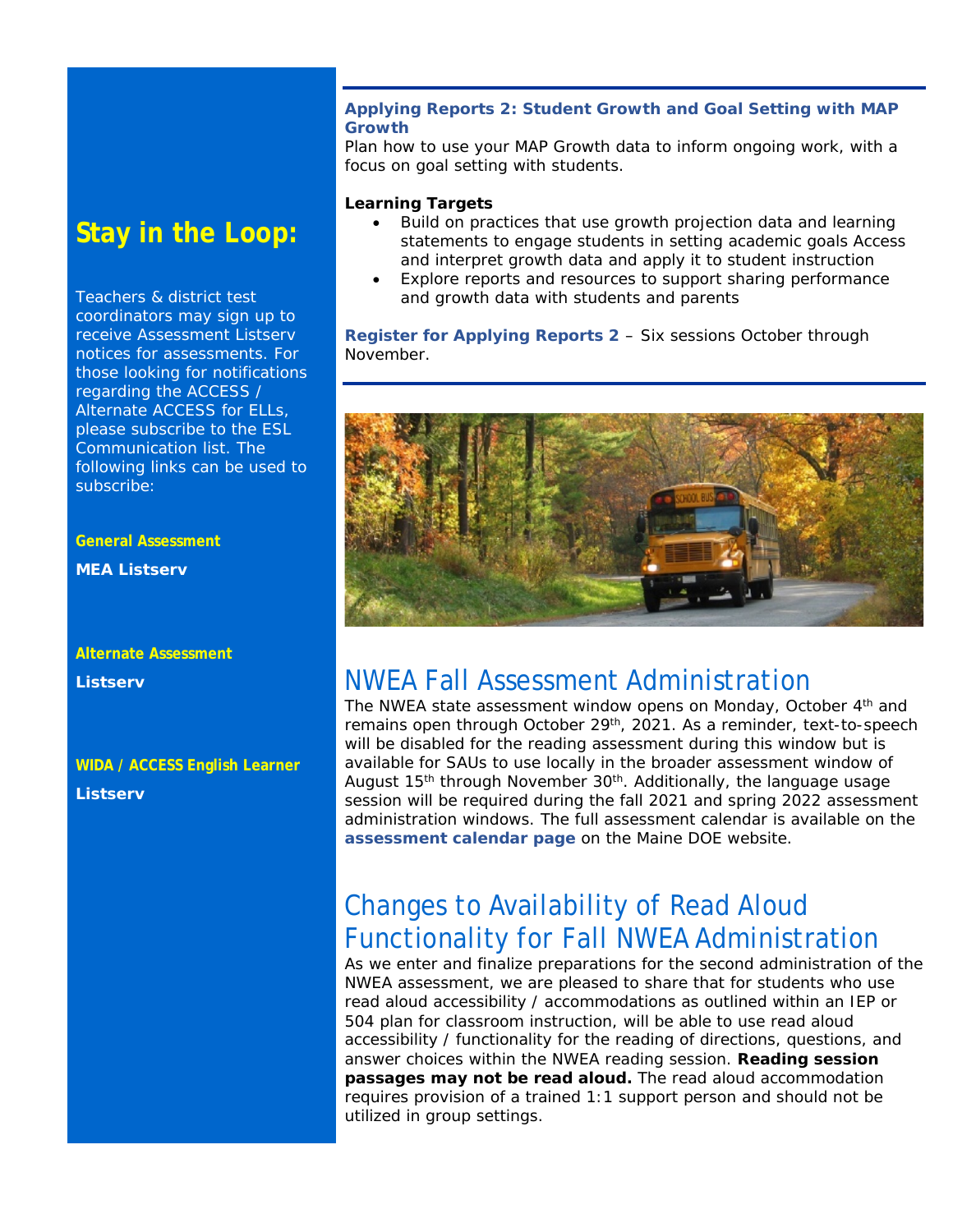### **A Reminder for ACCESS**

**▪ Plan, schedule, and review assessment sessions in WIDA AMS** 

**• Share all important technology updates with the district technology coordinator.** 

**• Confer with special education director/case managers to confirm that accurate accommodations have been selected /established for students with IEPs in the WIDA AMS system.** 

**[Click here to read](https://www.maine.gov/doe/Testing_Accountability/MECAS/materials/access)  [more about](https://www.maine.gov/doe/Testing_Accountability/MECAS/materials/access)  [ACCESS](https://www.maine.gov/doe/Testing_Accountability/MECAS/materials/access)  [accommodations.](https://www.maine.gov/doe/Testing_Accountability/MECAS/materials/access)**

**Need support with ordering additional materials, setting up assessment sessions and/or accommodations, or identifying required assessment training? If the answer is yes, please reach out to the Coordinator for Alternate and WIDA Assessments, Jodi BossioSmith, at:**

**[Jodi.bossio](mailto:Jodi.bossio-smith@maine.gov)[smith@maine.gov](mailto:Jodi.bossio-smith@maine.gov)**

At this time, functionality within the MARC platform does not delineate the availability of Text to Speech (TTS) for reading of directions, questions and answer choices and not the reading passages therefore, as a result, TTS remains unavailable in the MARC platform for the reading session during the state administration window of October  $4<sup>th</sup> - 29<sup>th</sup>$ . TTS remains available as outlined within an IEP or 504 plan for classroom instruction for the mathematics and language use sessions.

An **[informational session](https://www.youtube.com/watch?v=bBLZvj5YoHw&feature=youtu.be)** regarding details of NWEA Read Aloud is now available.

### NWEA Session Re-Administration Policy & Process Update Fall 2021

The process for re-administering any of the three (3) NWEA sessions (Math, Reading, Language Use) will be different from Spring 2021 when requests were submitted via email. We have developed a **[Re](https://mainedoe.co1.qualtrics.com/jfe/form/SV_9sfMjnNc5WbIsui)[administration Qualtrics](https://mainedoe.co1.qualtrics.com/jfe/form/SV_9sfMjnNc5WbIsui)** Survey to simplify the process.

**NEW:** This survey and format are **not** intended to ask or receive permission for the re-administration of a NWEA session. The Department's goal is to collect data regarding these occurrences to better plan support and professional development that we can provide to the field.



#### NWEA – [How to Move Students Between](https://connection.nwea.org/s/article/How-to-move-students-between-districts?language=en_US)  **[Districts](https://connection.nwea.org/s/article/How-to-move-students-between-districts?language=en_US)**

For state-contracted SAUs, NWEA has created a tool, the Student Data Transfer form, to support the need to transfer students (and their data) from one SAU to another within the state, or to remove student data from the SAU and allow it to be used by a future SAU.

This tool will facilitate the move of all student data in the NWEA databases, including demographic information and assessment results,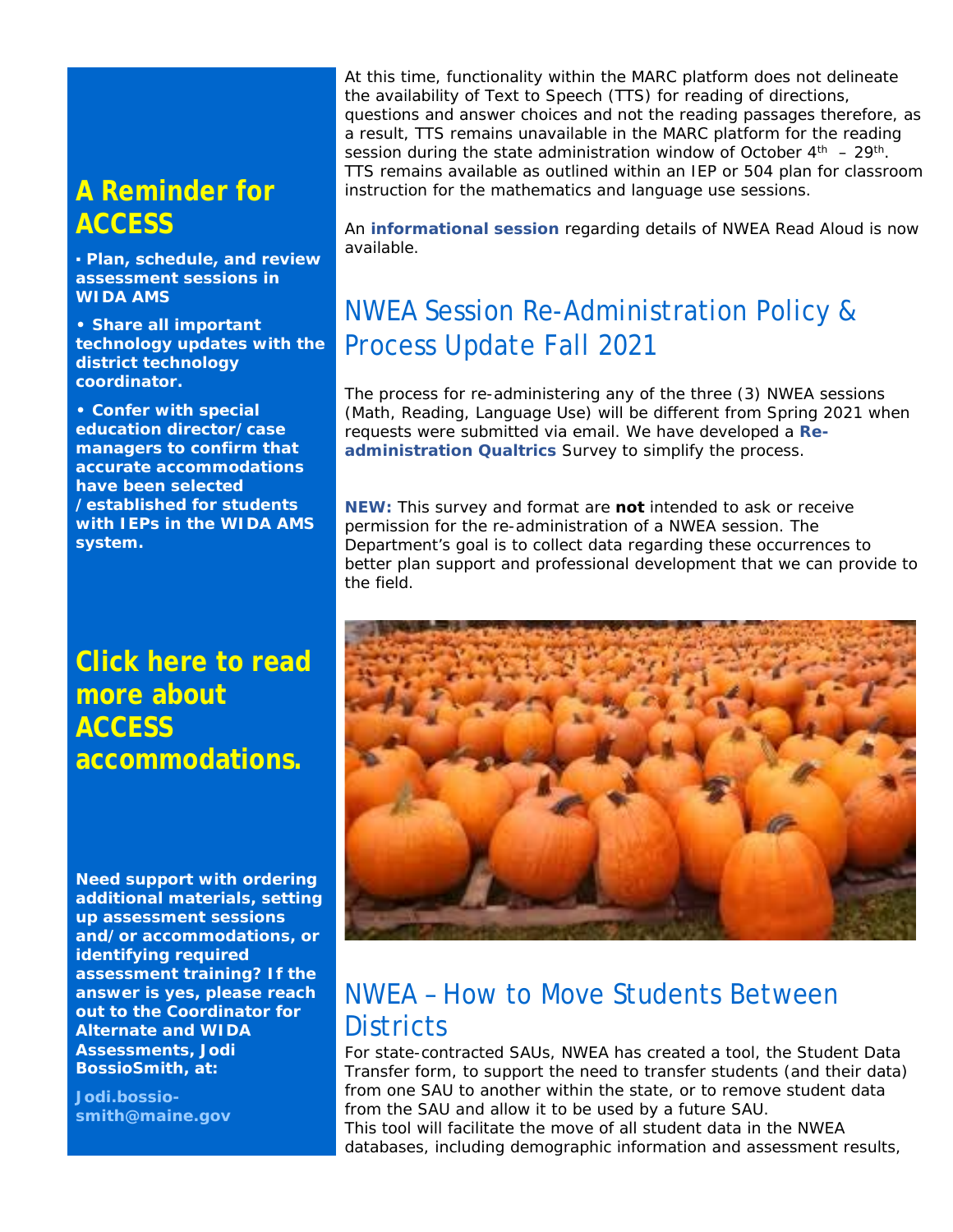### **Special Considerations Module:**

The assessment team is currently working with the data and OIT teams to revise permissions related to the special consideration module within NEO. As a direct result of feedback within the assessment survey, we are working to add the role of DAC to the applicable permissions. There was some interest in the special education director and technology director also having access to the module however, in an effort to maintain consistency and limit broad access, we are currently pausing providing additional access however, superintendents are able to request additional designees be added to the module at any time. Information on how to request access for additional designees can be located on the MEDMS Helpdesk – **Request access page.**

#### **Follow Us:**



from one SAU to another. Either the departing SAU (where the student data currently resides) or the destination SAU (where the student data needs to move) can request the transfer. This tool is not intended to move a student from school to school within a SAU. **[Student Data](https://connection.nwea.org/s/article/Student-Data-Transfers-District-to-District-FAQ?language=en_US)  [Transfers: District to District FAQ.](https://connection.nwea.org/s/article/Student-Data-Transfers-District-to-District-FAQ?language=en_US)**

#### Assessment Lunch & Learn Office Hours for 2021-2022

The Maine Department of Education assessment team will continue assessment office hours again on Wednesday, October 13<sup>th</sup>, 2021 at 12 noon. Moving forward, based on survey feedback, office hours will be provided once per month with the schedule adjusting to bi-weekly and weekly as needed during assessment administration. Topics within the upcoming October office hours include the importance on update of enrollment ordering process for ACCESS, PISA window closing October 29<sup>th</sup> and a survey to Special Education Directors to identify alternate AC's for each SAU. A calendar of potential topics is posted to the **[resources](https://www.maine.gov/doe/Testing_Accountability/MECAS/supports)  [page](https://www.maine.gov/doe/Testing_Accountability/MECAS/supports)** on the Maine DOE assessment webpages **[Registration for these](https://networkmaine.zoom.us/meeting/register/tZIucuirrz0tGtT4YUZDjXPbAEDZ-IaOCvlU)  [sessions is now available.](https://networkmaine.zoom.us/meeting/register/tZIucuirrz0tGtT4YUZDjXPbAEDZ-IaOCvlU)** 



### **Security**

Assessment security is essential to obtain reliable and valid assessment data to inform decision making and to support Maine schools. Accordingly, the Maine Department of Education takes necessary steps to assure the security and confidentiality of the state assessment materials. District Assessment Coordinator (DACs) and School Assessment Coordinators should provide appropriate training for all personnel involved in assessment to ensure a common understanding of security and appropriate assessment practices. Guidance regarding Maine's assessment security procedures can be located in the [Maine Educational](https://www.maine.gov/doe/sites/maine.gov.doe/files/inline-files/Maine%20Educational%20Assessment%20Security%20Handbook%202021-2022%20VF.pdf)  [Assessment Security Handbook \(PDF\).](https://www.maine.gov/doe/sites/maine.gov.doe/files/inline-files/Maine%20Educational%20Assessment%20Security%20Handbook%202021-2022%20VF.pdf) **Please ensure all ACs and assessment administrators are familiar with the policies and procedures contained within the handbook.**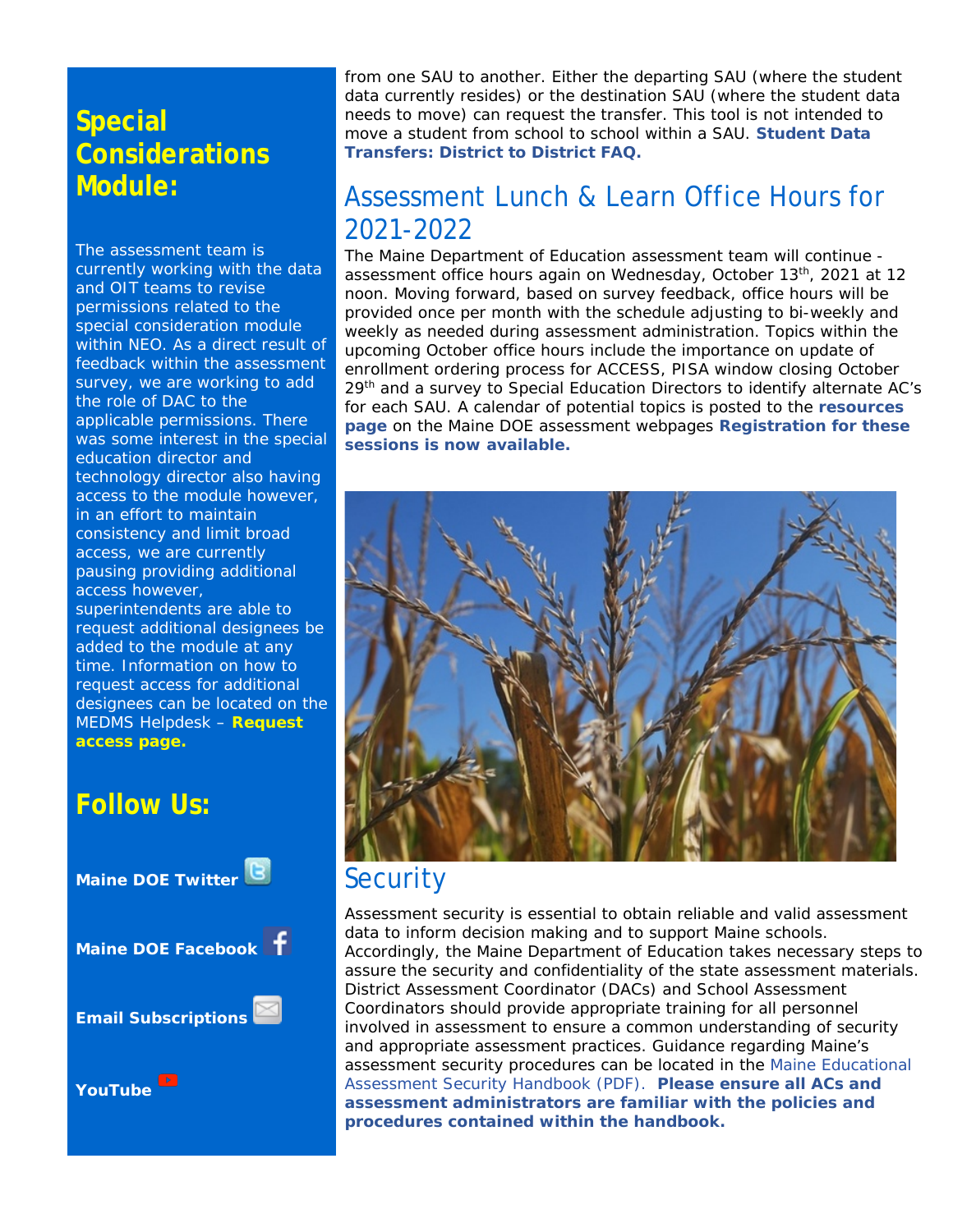### **Quick Links:**

**[COVID-19 Toolkit](https://www.maine.gov/doe/covid-19/toolkit)**

**[Certification](http://maine.gov/doe/cert)**

**[Fingerprinting](http://maine.gov/doe/cert)**

**[Data Warehouse](https://www.maine.gov/doe/data-reporting/reporting/warehouse)**

**[NEO](https://neo.maine.gov/DOE/NEO/Dashboard)**

**Funding**

**[Suicide Prevention](https://www.maine.gov/doe/suicideprevention)**

**[Special Education](https://www.maine.gov/doe/learning/specialed)**

**[School & Student](https://www.maine.gov/doe/schools/safeschools)  [Supports](https://www.maine.gov/doe/schools/safeschools)**

**[Maine School Safety](https://www.maine.gov/doe/safety)  [Center](https://www.maine.gov/doe/safety)**

#### **Next Lunch & Learn Office Hours**

October 13, 2021 @ 2:00

Join us on Zoom

Topics we will cover include:

• How to Retrieve ISRs from **MAARS** 

• How to Check ACCESS

- NAEP Parent Notification
- NWEA Trainings

Plus More!

**[To See Our Full Schedule for](https://www.maine.gov/doe/node/456)  [Lunch & Learn Office Hours](https://www.maine.gov/doe/node/456)**

### Annual MEA Parent Letter

The team has been diligently working to update the annual MEA assessment parent letter template for SAU use. The letter, which can be exported onto school letterhead, outlines the assessments to be administered during the 2021/22 school year. Recognizing schools can determine the administration dates of the NWEA assessment within the state identified assessment administration window (e.g. Oct.  $4<sup>th</sup> - 29<sup>th</sup>$ ), the team elected to not include assessment window timeframes. This letter has been translated in Maine's ten (10) most used languages. All letters can be located within the family resources accordion on the **[Supports and Resources page](https://www.maine.gov/doe/Testing_Accountability/MECAS/supports)**.



## ACCESS for ELLs & Alternate ACCESS for ELLs

**Important Updates - Materials ordering for SY 21-22** This year, Maine DOE will coordinate the materials ordering process for ACCESS assessments in each SAU. This change in procedure is intended to support SAUs and provide EL educators and coordinators more critically needed instructional time with students. **Materials orders will be generated based on SAU level enrollment data [EL Start Date**]. Additionally, if there are English learners who will be participating in Alternate ACCESS for ELLs, please confirm the following with the Special Education Director/Case Manager:

- Alternate assessment is indicated in the student's most recent IEP
- The alternate assessment flag has been "checked" in the student's enrollment record in Synergy for SY 21-22

For English learners who will require paper-based materials per their 504 plan or IEP accommodations, please complete the **[Paper Materials](https://www.maine.gov/doe/sites/maine.gov.doe/files/inline-files/Paper_Version_Request_21-22.docx)  [Request Form](https://www.maine.gov/doe/sites/maine.gov.doe/files/inline-files/Paper_Version_Request_21-22.docx)** and return to assessment coordinator Jodi Bossio-Smith: **[jodi.bossio-smith@maine.gov](mailto:jodi.bossio-smith@maine.gov)**

SAUs will have the opportunity to order materials for newly arrived ELs and ELs who have transferred, during the additional materials ordering window, which will be open in WIDA AMS 12/15/21 – 2/25/22. To request a paper-based or Braille form of the ACCES for ELLs, please contact assessment coordinator Jodi Bossio-Smith: **[jodi.bossio](mailto:jodi.bossio-smith@maine.gov)[smith@maine.gov.](mailto:jodi.bossio-smith@maine.gov)**